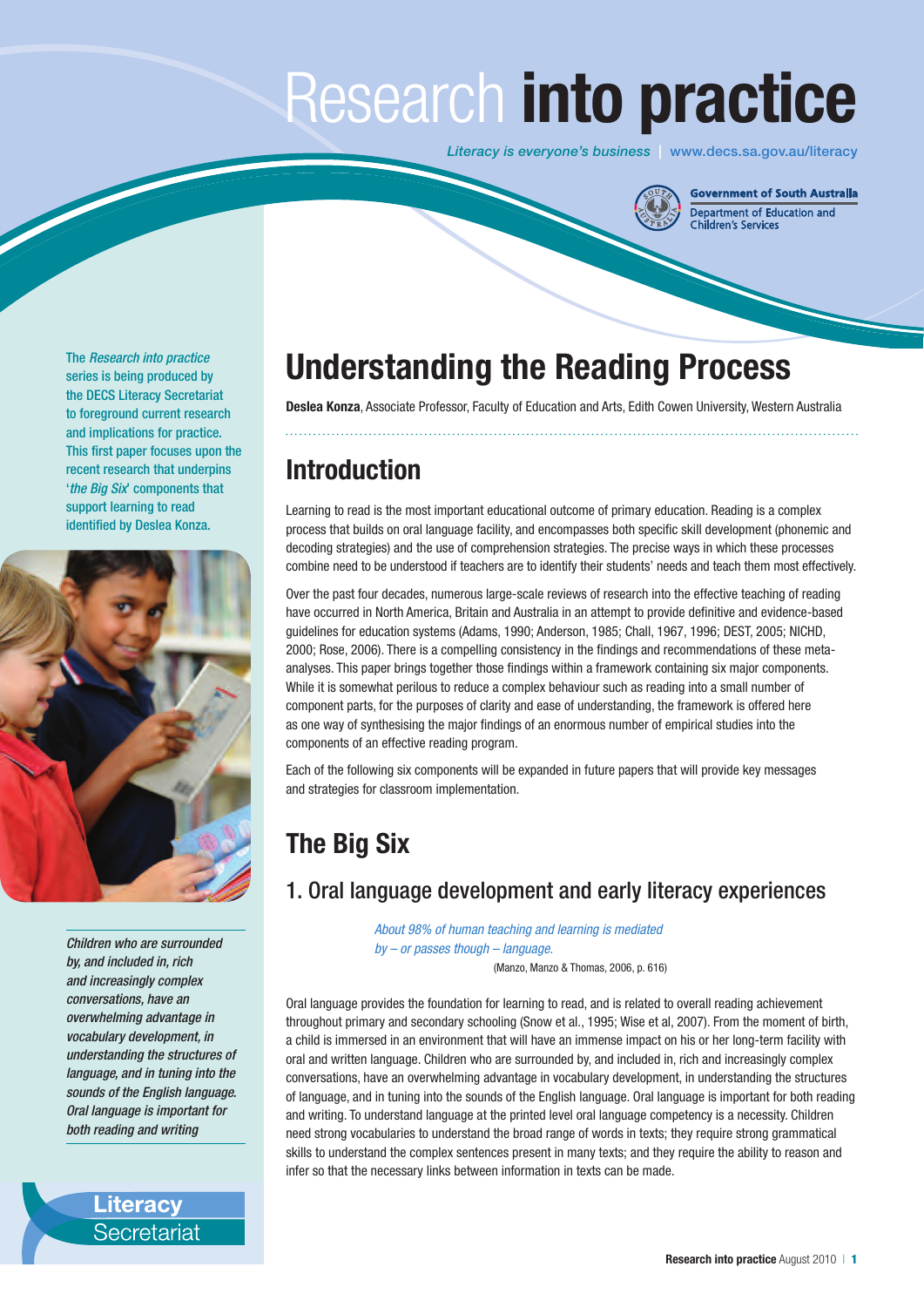#### *Literacy is everyone's business* | www.decs.sa.gov.au/literacy

Experiences with books and other forms of print, and seeing people reading and writing as part of their everyday lives also prepares children for reading. Children are not born with the knowledge that marks on a page can represent language; that we read English from left to right, and from the top of the page down, or even the way to open a book. This awareness develops gradually from a very young age if young children observe people around them reading for pleasure and for a variety of other purposes, opening and closing books, turning pages, and responding to what they read. And if young children are fortunate enough to have stories read to them, and if individual words are pointed out as the stories are read, the process by which spoken language is transformed into written language becomes apparent. Some children also learn much more – they begin to recognise what print looks like, how letters differ from punctuation, and to identify some letters and commonly-occurring letter patterns.

Unfortunately not all children have the benefit of a language-rich and print-rich environment. These children enter school at a significant disadvantage. They will be further disadvantaged if this is not understood and acknowledged by their school.

All young children need a stimulating language environment at school, but for children from less literacy-rich backgrounds, the need is urgent and paramount.

### 2. Phonological awareness, especially phonemic awareness

*Faced with an alphabetic script, the child's level of phonemic awareness on entering school may be the single most powerful determinant of the success she or he will experience in learning to read and of the likelihood that she or he will fail.* (Adams, 1990, p. 304)

*Phonological awareness* is a broad term that refers to the ability to focus on the sounds of speech as opposed to its meaning, and it has a number of different levels or components. It is the realisation that a continuous stream of speech can be separated into individual words, that those words can also be broken up into one or more syllables, and that syllables are made up of separate, single sounds.

The most significant of these components for reading development is awareness of the individual sounds or *phonemes*, that is, *phonemic awareness*. The phonemic awareness of preschool children is the single best predictor of their future reading ability, better than either SES or IQ (Adams, 1990; Bowey, 2005; Ehrie et al, 2001, Snow et al, 1998; Stanovich & Stanovich, 2003; Wasik, 2001). Being able to *blend* together and to *segment* phonemes are the most crucial phonemic skills for reading and spelling.

Some children find it very difficult to hear the separate phonemes because the continuous nature of speech compresses them into a series of overlapping sounds through a process called *coarticulation*. Speech must be rapid and continuous to be comprehensible, and coarticulation facilitates this process. Even in a very lengthy series of words, the gaps disappear, and the message is delivered in a smooth and seamless manner. However, while making it easy for the listener, coarticulation disguises the underlying segmental nature of speech. To detect separate phonemes, the ability to "pull apart" the process of coarticulation to perceive speech as a series of separate sounds is required. If children cannot hear the separate sounds, they cannot relate those sounds to letters – an enormous stumbling block in learning to read and spell an alphabetic language.

Most children's early oral language and literacy experiences help them tune into the sounds of their language, and prepare them for leaning to read. For many children this might begin with nursery games or rhyming games. The ability to recognise and produce rhymes is an early indication that children are developing phonemic awareness. Most children readily learn the meaning of the word cat and can relate that word to a small furry animal – the extent to which they can recognise and produce rhyming words such as *mat*, *fat* and *sat*, and break the word up into the sounds c-*at* and eventually *c*-*a*-*t* reflects their developing phonological skills. They are then ready for the next important step. Children without these core experiences will have much greater difficulty identifying the separate sounds in words, and further difficulties when faced with translating those sounds into an alphabetic script. Sound phonemic awareness skills prepare children to step into the next stage.

*Most children's early oral language and literacy experiences help them tune into the sounds of their language, and prepare them for leaning to read. For many children this might begin with nursery games or rhyming games. The ability to recognise and produce rhymes is an early indication that children are developing phonemic awareness.* 

*Experiences with books and other forms of print, and seeing people reading and writing as part of their everyday lives also prepares children for reading.*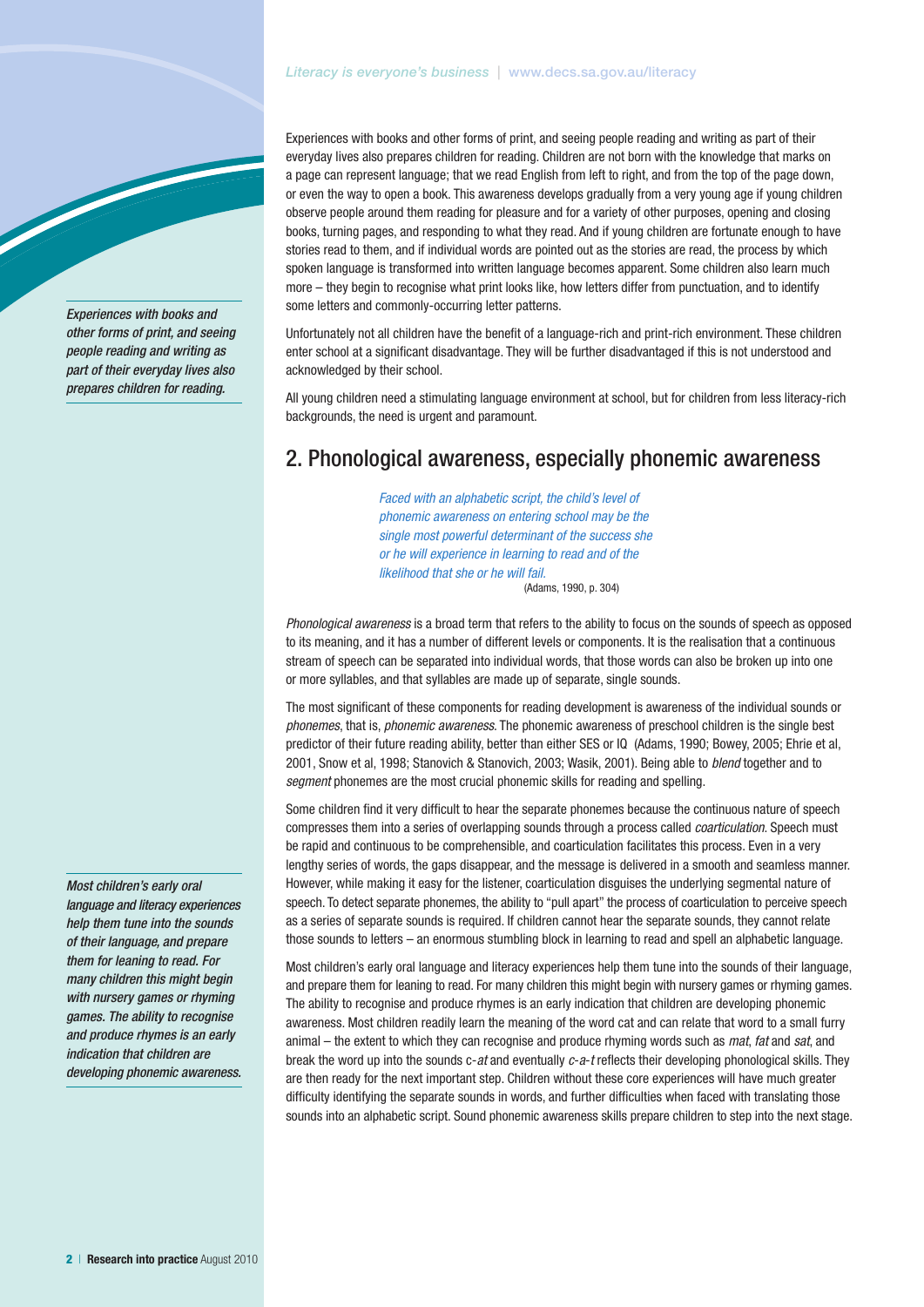# 3. Letter-sound knowledge (phonics) and word knowledge

*In summary, deep and thorough knowledge of letters, spelling patterns and words …are of inescapable importance to both skilful reading and its acquisition.* (Adams, 1990, p. 416)

Once children understand that words can be broken up into a series of sounds, they need to learn the relationship between those sounds and letters – the "alphabetic code" or the system that the English language uses to map sounds onto paper. There is no way to bypass the decoding step in the reading process. An understanding of the predictable relationship between sounds and the letters that represent them (graphemes) is at the heart of reading an alphabetic language. This letter-sound relationship is referred to as the *alphabetic principle*, or more commonly, phonics.

#### **How and when to teach phonics**

Most teachers and researchers now agree that phonic elements need to be taught as part of a beginning reading program, but debate continues around how and when they should be taught. The empirical evidence currently available supports a synthetic approach to teaching phonics for beginning and struggling readers (Johnston & Watson, 2003, 2005; NICHD, 2000; DEST, 2005; Rose, 2006). A synthetic approach teaches the single letters and common letter combinations in a discrete, systematic and explicit manner, and in an order that facilitates blending (synthesising) from the first weeks of formal schooling. The early blending component is critical and begins as soon as the children know letters that can be blended into simple vowel-consonant (vc) or consonant-vowel-consonant (cvc) words. As the letter-sound relationships are learned, they are practised in easy decodable text. This step is most important for children who do not pick up these relationships quickly, but in fact most beginning readers benefit from immediate practice of their new skills to build automaticity and confidence.

The recommendation to use such resources is not to suggest that children should not read other types of texts. In fact, the research literature makes it very clear that children should be using their newly developing phonic skills in the context of motivating connected text as soon as possible and that they should continue to have high quality texts read to them.

The teaching of letter-sound knowledge also includes quite sophisticated content such as affixes, Greek and Latin roots, and the teaching of spelling rules – essentially *word structure*. Learning the structure of words at the syllable and morpheme levels supports word recognition, spelling, and vocabulary development. These later elements of phonic knowledge can be taught in a more embedded or analytic manner, because the important principles of blending and segmenting are secured early, and are easily transferred. This more complex teaching can extend into middle and upper primary school.

Some teachers have concerns that a recommendation to explicitly teach letter-sound knowledge detracts from a "balanced approach". Explicit phonics instruction is essential for most beginning and all struggling readers, but should always be combined with the many other elements of an effective reading program, such as rich oral language instruction, and modelled and guided reading. Explicit and systematic phonics instruction should never, for example, take more time in a day than other elements of the literacy program, but it must be addressed – it is acknowledged as "necessary but not sufficient". The essence of a balanced approach is providing the fundamental elements of instruction that children need so they have the best possible chance of becoming independent readers. It is true that some children readily acquire the skills of independent reading when exposed to embedded or analytical approaches to phonics teaching, but If "balanced" is interpreted as offering *all* children only an embedded approach to phonics instruction, those most in need will be further disadvantaged (DEST, 2005; NICHD, 2000; Rose, 2006).

#### **The other part of letter-sound knowledge – sight words**

While phonic instruction is necessary to help children become independent readers, it will not help them when they encounter irregular or "sight" words such as *said*, *was* and *saw*. Unfortunately these words are some of the most frequent words in the English language, and those that young children meet very early in their literacy journey. These words must be learned to the point of *automaticity*, that is, learned so well that the visual patterns of these words are stored in the children's visual memories or *mental lexicons*, and thus immediately recognised when encountered in text. Rapid retrieval of whole words from the mental lexicon



*These words must be learned to the point of* automaticity*, that is, learned so well that the visual patterns of these words are stored in the children's visual memories or* mental lexicons*, and thus immediately recognised when encountered in text.*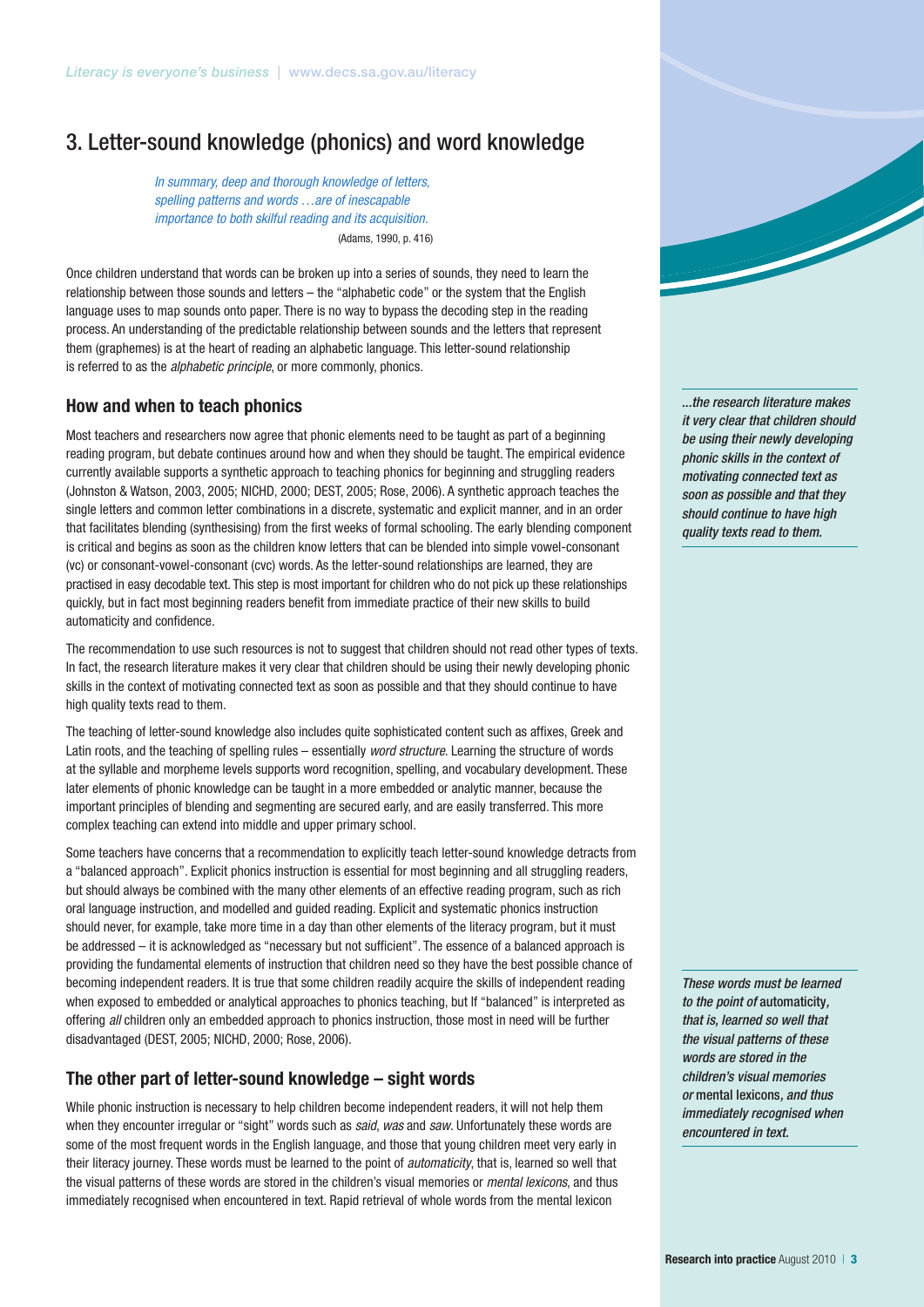is where comprehension starts, and the larger the pool of words in a child's mental lexicon, the better equipped he will be to comprehend what he is reading. Sight words should also be taught explicitly and systematically, rather than attempting to teach them when encountered in text. The latter method means that children are trying to focus on one word among many, and in the context of a story – it is actually more efficient and easier for most children, especially those children who are struggling, to learn these words initially as a separate and discrete exercise.

Recognising words in isolation, however, does not necessarily mean that they will be recognised as quickly in connected text (Ehri, 1997). For this reason, it is very important to give children regular practice of their newly learned words in context. To repeat an important point – initial instruction in these skills should not be completely embedded in reading, as this has not been found to be as effective as explicit teaching (Snow, Burns & Griffin, 1998) but once explicitly taught, sight words need immediate consolidation and practice in text.

#### **The importance of automaticity**

The goal of teaching letter-sound knowledge – both phonics and sight words – to the point of automaticity is rapid word recognition. It is of great importance for fluency and understanding that common letter combinations and sight words are not only learned, but that they are learned so well that they are recognised immediately. When an unknown word appears in text, children will feel more confident if parts of that word are immediately recognised. This greatly increases the likelihood that the whole words will be successfully decoded, and eventually that the whole words are recognised on sight. Reading comprehension starts with the immediate and accurate recognition of words as this allows the reader to concentrate on the meaning of the text rather than on decoding.

## 4. Vocabulary

*Vocabulary is a principal contributor to comprehension, fluency, and achievement. Vocabulary development is both an outcome of comprehension and a precursor to it, with word meanings making up as much as 70–80% of comprehension.*

(Bromley, 2007, p.528)

Although the relationship between vocabulary and reading comprehension was recognised many decades ago (Davis, 1944; Thurstone, 1946; Singer, 1965; Spearitt, 1972), it was the Report of the National Reading Panel (NICHD, 2000) that more recently refocused teachers' attention on the importance of vocabulary to reading acquisition and comprehension.

Vocabulary is a key component of reading for meaning. If children know the meaning of a word, they are far more likely to be able to read it and make sense of it within a sentence. For example, assume the words *demand* and *disturb* are within the oral vocabulary of a young reader and he has mastered basic decoding skills. If he encounters the sentence "Tom's teacher demanded to know what had caused the disturbance", he will almost certainly be able to decode and process the meaning of the words *demanded* and *disturbance*. If the reader is not familiar with the meaning of those words, the sentence will be largely incomprehensible, even if some decoding attempt can be made. And this will be the case for every sentence the child tries to read – word knowledge contributes in a major way to reading comprehension.

Vocabulary is, for the most part, learned indirectly through repeated exposures to new words in conversations, by listening to stories, by reading and through the media (Senechal, 1997). Exposure to words in meaningful contexts is enough to make their meaning clear and so the process of vocabulary acquisition occurs (Nelson & Van Meter, 2006). Different groups of children, however, have very different outcomes from learning via these indirect routes.

Some children arrive at school as highly competent vocabulary users. "Typically developing" children are able to absorb words easily. They find learning new words easy and immersion approaches will be successful for them. These children are more likely to acquire the skills of reading easily, whereupon they can begin to read for themselves and build an even stronger vocabulary. Other children, however, come to school with small vocabularies and they are often not efficient in learning new words.

*Vocabulary is a key component of reading for meaning. If children know the meaning of a word, they are far more likely to be able to read it and make sense of it within a sentence.* 

*If they are being read to regularly, they will also learn a more "literate" vocabulary.*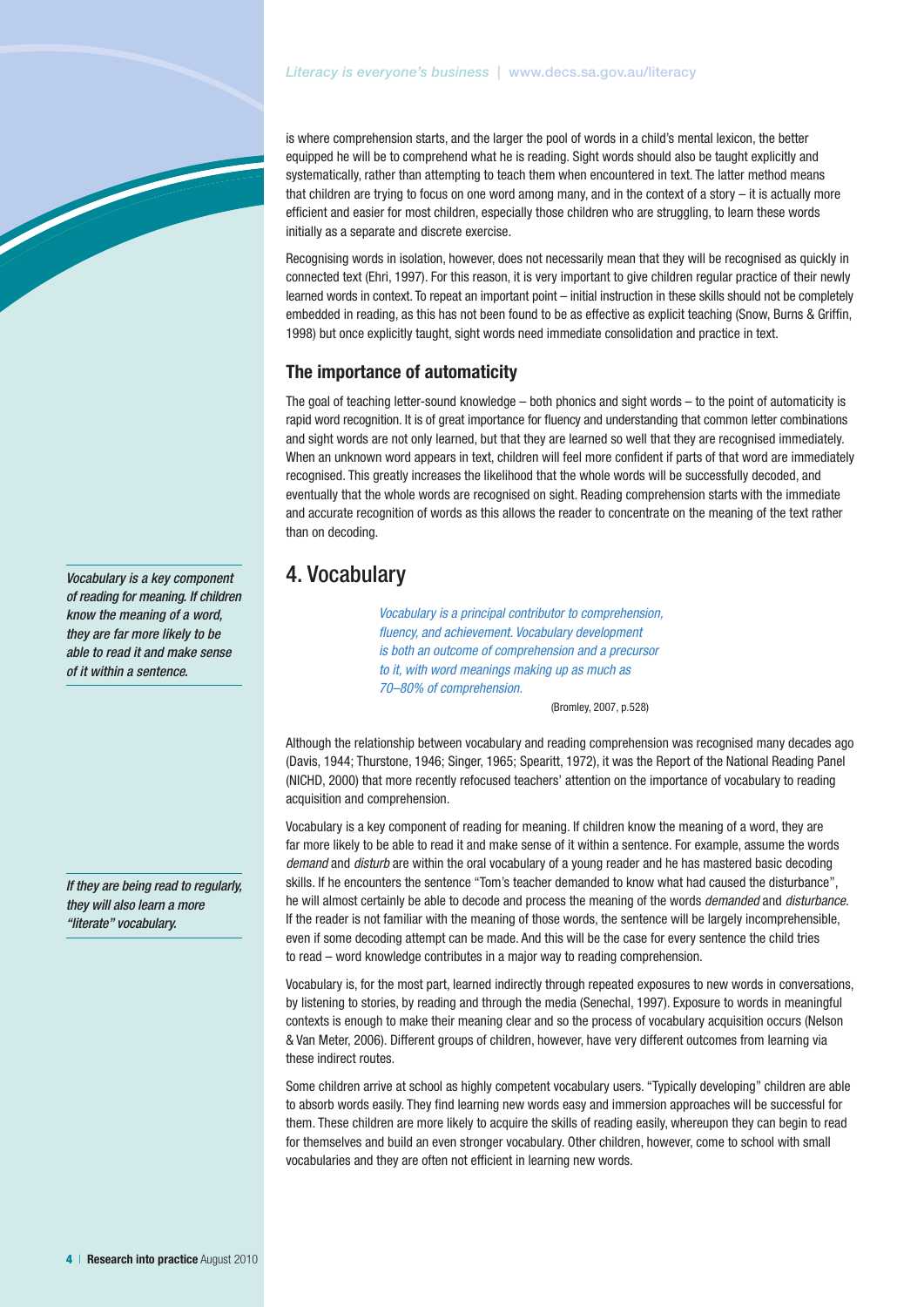Those children who come from rich literate backgrounds will have the benefit of being exposed to a wider and richer vocabulary and so will gradually learn the meaning of many words through this process. If they are being read to regularly, they will also learn a more "literate" vocabulary. Children from less rich literacy backgrounds will hear a far more restricted range of words (Biemuller, 2005); have less access to the vocabulary of books, will consequently be more likely to have difficulty acquiring the skills of reading, and less opportunity to use their own reading skills to develop their vocabulary further.

Relying on indirect avenues of vocabulary development alone is not enough to help close the gap between different groups of children. Fortunately, there is now evidence that direct instruction is effective for vocabulary learning (Beck & McKeown, 2007; Tomeson & Aarnoutse, 1998; Rinaldi, Sells & McLaughlin, 1997), and this is required if children from less advantaged backgrounds are going to make substantial gains in this important area – in fact, direct instruction of vocabulary has been found to add to the vocabulary growth of all children (see Beck, McKeown & Kucan, 2008, p.4 for a brief discussion of related research).

While the vocabulary demands of secondary school rise dramatically as students are faced with extensive content-area vocabulary, primary school is the place where a rich store of words useful across many contexts needs to be developed. This requires "rich and robust" (Beck & McKeown, 2002) vocabulary development that extends far beyond the typical dictionary definition or "use it in a sentence" exercises. It requires careful choice of words for instruction, and strategies that develop deep understanding, regular use, and an increasing "word consciousness" in all students.

## 5. Fluency – more than the sum of its parts

*Fluency is the ability to read connected text rapidly, smoothly, effortlessly and automatically, with little conscious attention to the mechanics of reading, such as decoding.*

(Singleton, 2009, p.47)

Fluency reflects a pivotal point in reading development – that point where all the component skills of learning to read are in place and occurring without overt attention, so that cognitive energy can be focussed on determining the meaning. It is truly the point where "learning to read" transforms into "reading to learn". Fluency encompasses more than reading rate: it also includes appropriate phrasing and intonation, which reflect comprehension of the material being read. Fluency and comprehension have a symbiotic or codependent relationship: it is only possible to read fluently if comprehension is occurring so that the reader can adjust phrasing appropriately. Similarly, if the reading is not fluent, comprehension will be compromised.

Children who read very slowly and haltingly are devoting most of their cognitive attention to the subskills of decoding and word recognition. This places such a load on their working memory, that they have no cognitive capacity remaining to attend to what the text actually means. Memory limitations also mean that if a message is not transmitted within a certain timeframe, meaning will be compromised. A reading rate of at least 90–100 words per minute is required for reading comprehension (Armbruster et al. 2001, p.29), a rate that usually develops by the end of Year 2 for simple text.

Fluency emerges from extensive reading practice of independent level text. This is necessary to ensure that the skills can become automatised and the number of words that can be read instantly on sight increases substantially. This highlights the importance of ensuring that children have access to motivating texts *at their independent reading level* to practise their developing skills.

Unfortunately, the children who need to practise most are those that avoid it because they find it so difficult and laborious. They need *extended* practice at the intermediate step of reading easily decodable texts. Books that have been constructed with a controlled vocabulary, that is, specifically written to include many examples of particular letter combinations and sight words provide the additional opportunities for practice that are necessary for automaticity and fluency to develop. Such texts provide "quick wins" (Rose, 2006) – opportunities for children to practise and gain confidence from reading a whole book. Some teachers believe that these texts are inappropriate, especially for older struggling readers, but there are increasing numbers of titles available that match older children's interests with simple vocabulary and regular repetition of target words. Struggling readers will not develop fluency without practice at their independent level so we must find material that matches their needs.



*Fluency reflects a pivotal point in reading development ...[it] emerges from extensive reading practice of independent level text. This highlights the importance of ensuring that children have access to motivating texts at their independent reading level to practise their developing skills.*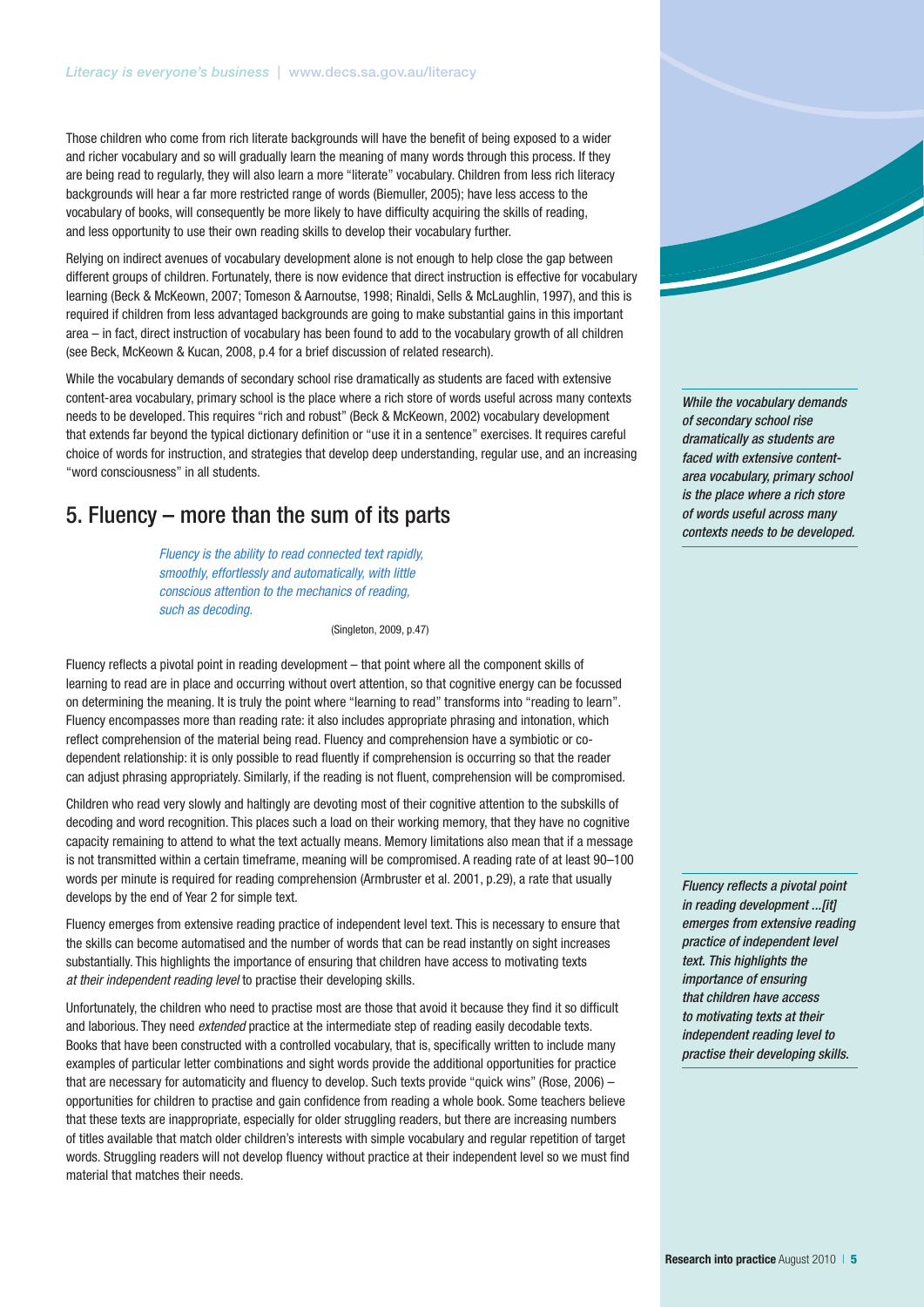#### *Literacy is everyone's business* | www.decs.sa.gov.au/literacy

Because these texts have, for very good reason, relatively simple vocabulary, and being mindful that vocabulary is one of the Big Six, teachers need to be creative in providing other opportunities for development of this important element. Exposure to more sophisticated words can occur through oral language development and an emphasis on "word consciousness" in the classroom. Most older students also still enjoy being read to, so teachers may have opportunities to read texts that engage and motivate while simultaneously developing more advanced language structures and vocabulary.

Although extensive independent reading is recommended to build fluency, one finding from the National Reading Panel's review of research deserves discussion. The Panel could find no evidence supporting the effectiveness of encouraging independent silent reading as a means of improving reading fluency and comprehension for *poor readers*. This means that the common practice of Sustained Silent Reading (SSR) or Drop Everything and Read (DEAR) may not have the intended effect of developing the skills of poorer readers. Those students who can already read fluently usually enjoy this part of the school day immensely (as do their teachers!) but there has been no demonstrated effect for students who have not already integrated the component parts of reading. Those precious minutes may be better spent with the teacher working with the students who cannot read fluently, ensuring that the component reading skills are secure.

## 6. Comprehension

The culminating goal of reading is, of course, comprehension, and it rightly takes its place at the pinnacle of the Big Six pyramid. Being able to "crack the alphabetic code", while essential for comprehension, is not sufficient. Comprehension will not occur if children do not have an adequate understanding of the vocabulary in the text; the relevant background knowledge; familiarity with the semantic and syntactic structures that help predict relationships between words; and the verbal reasoning ability to help "read between the lines". Comprehension requires engagement with the text at a deep level, and an array of skills that go far beyond simple word recognition.

Researchers have concluded that readers who are skilful in gaining meaning from text at different levels engage in certain behaviours and employ a range of strategies that help them engage with the text.

#### **Typically, good readers**:

#### *Understand the purpose of their reading*

Good readers understand whether they need to skim the text to get a general idea of the context, scan for specific information, or read closely to obtain detail. Understanding the purpose of their reading allows the readers to choose a broad reading strategy for maximum effectiveness.

#### *Understand the purpose of the text*

Proficient readers are aware of the way an author's purpose can be reflected in a text. Different text types, such as those written to entertain, inform, advertise, persuade, or for a number of other reasons, have particular characteristics. Being aware of these assists the development of the mature and critical reader.

#### *Monitor their comprehension*

Monitoring comprehension assists readers to integrate what they are reading with their existing knowledge; focus on the relevant parts of the text; distinguish major content from detail; evaluate content; and monitor their predictions. These ongoing strategies are critical if meaning is to be maintained throughout the text.

#### *Adjust their reading strategies*

As a result of monitoring their comprehension, good readers are able to adjust their reading strategies. They may need to go back and reread if there is some confusion; slow their reading rate if sentences are long and complex; or use chunking and decoding strategies in combination with their vocabulary knowledge if they encounter an unknown word among a range of other strategies.

These high level cognitive activities facilitate comprehension, and enable the competent reader to draw meaning from the text by identifying and remembering critical information, and understanding relationships and connections. Many children who have mastered the decoding aspect of reading do not develop comprehension skills easily. These need to be explicitly taught, especially to struggling readers, if they are to develop skills that will allow them to engage fully in society as literate individuals.

*Comprehension requires engagement with the text at a deep level, and an array of skills that go far beyond simple word recognition.*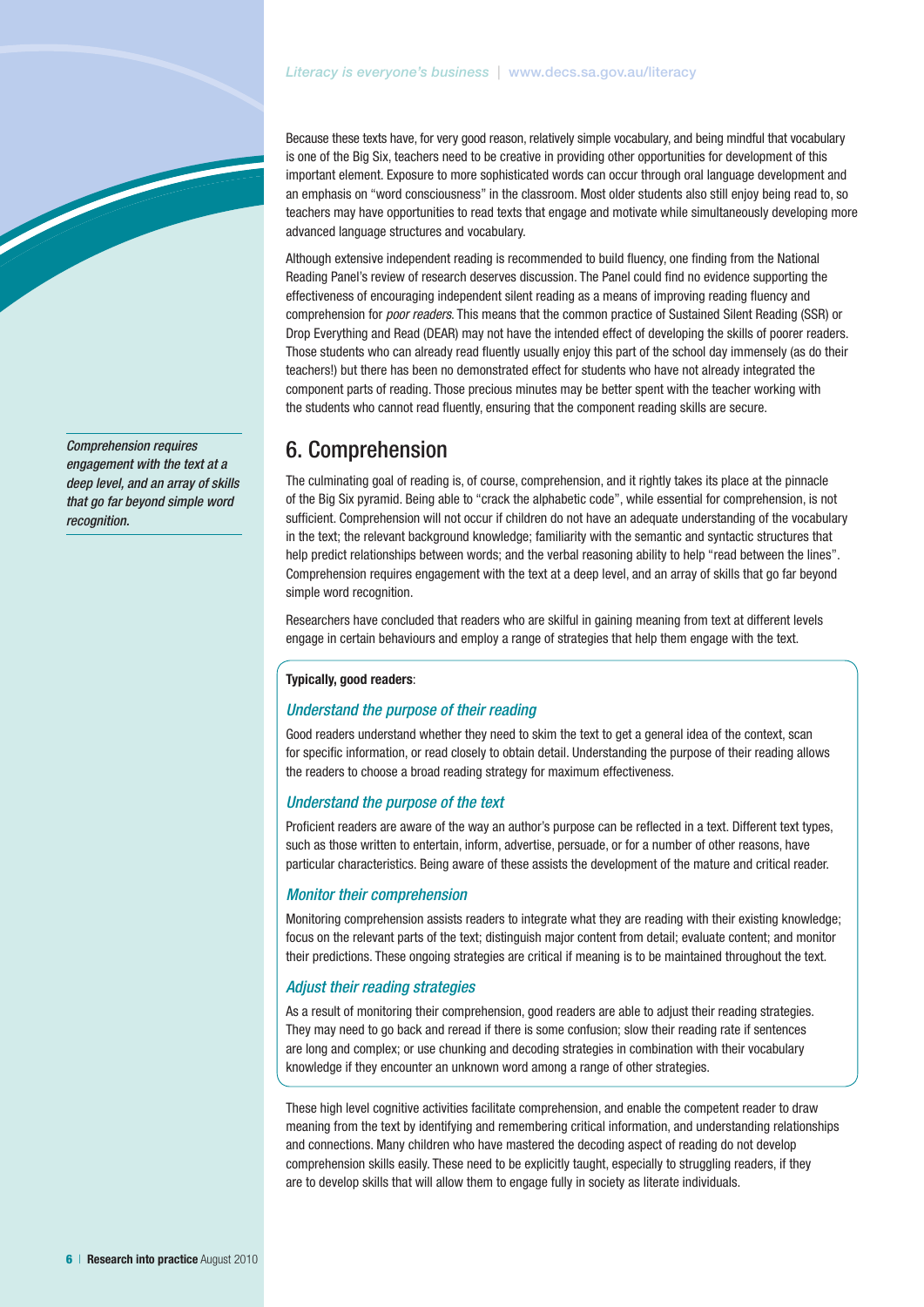# **Conclusion**

Reading is without question a highly complex cognitive process. Debate about how best to teach reading has preoccupied teachers, researchers and even legislators for many decades, but there is now overwhelming evidence that points us towards the critical elements of reading programs that are most successful with most children.

It is acknowledged that some children will learn to read whatever method is used – these are the children who arrive at school with the great advantages of a wide vocabulary and regular and positive experiences with books and print. Nevertheless, it is the unequivocal conclusion of the major reviews into effective reading instruction that most children benefit from systematic and explicit teaching of each element of the Big Six.

> *The incontrovertible finding from the extensive body of local and international evidence-based reading research is that children during the early years of schooling must first master the alphabetic code via systematic, explicit and intensive instruction in phonemic awareness, phonics, reading fluency, vocabulary, and reading comprehension strategies. Because these are foundational and essential skills for the development of competence in reading, writing and spelling, they must be taught early, explicitly, and taught well.* (DEST, 2005, p.25)

The children who will be most disadvantaged if they do not participate in such programs are those from less language-enriched backgrounds. Most of these children will simply not learn to read independently without an explicit and systematic approach.

Primary school teachers need to become experts in reading instruction. Broadening the base of expertise in all teachers, so that every child benefits from quality first teaching, is the most effective way to reduce the need for intervention. A consistent whole school approach, indeed a consistent approach across regions and the state, is seen to be desirable in focusing human and material resources and political energy in order to provide the best outcomes for all students.

*Nevertheless, it is the unequivocal conclusion of the major reviews into effective reading instruction that most children benefit from systematic and explicit teaching of each element of the Big Six.* 

*Broadening the base of expertise in all teachers, so that every child benefits from quality first teaching, is the most effective way to reduce the need for intervention.*